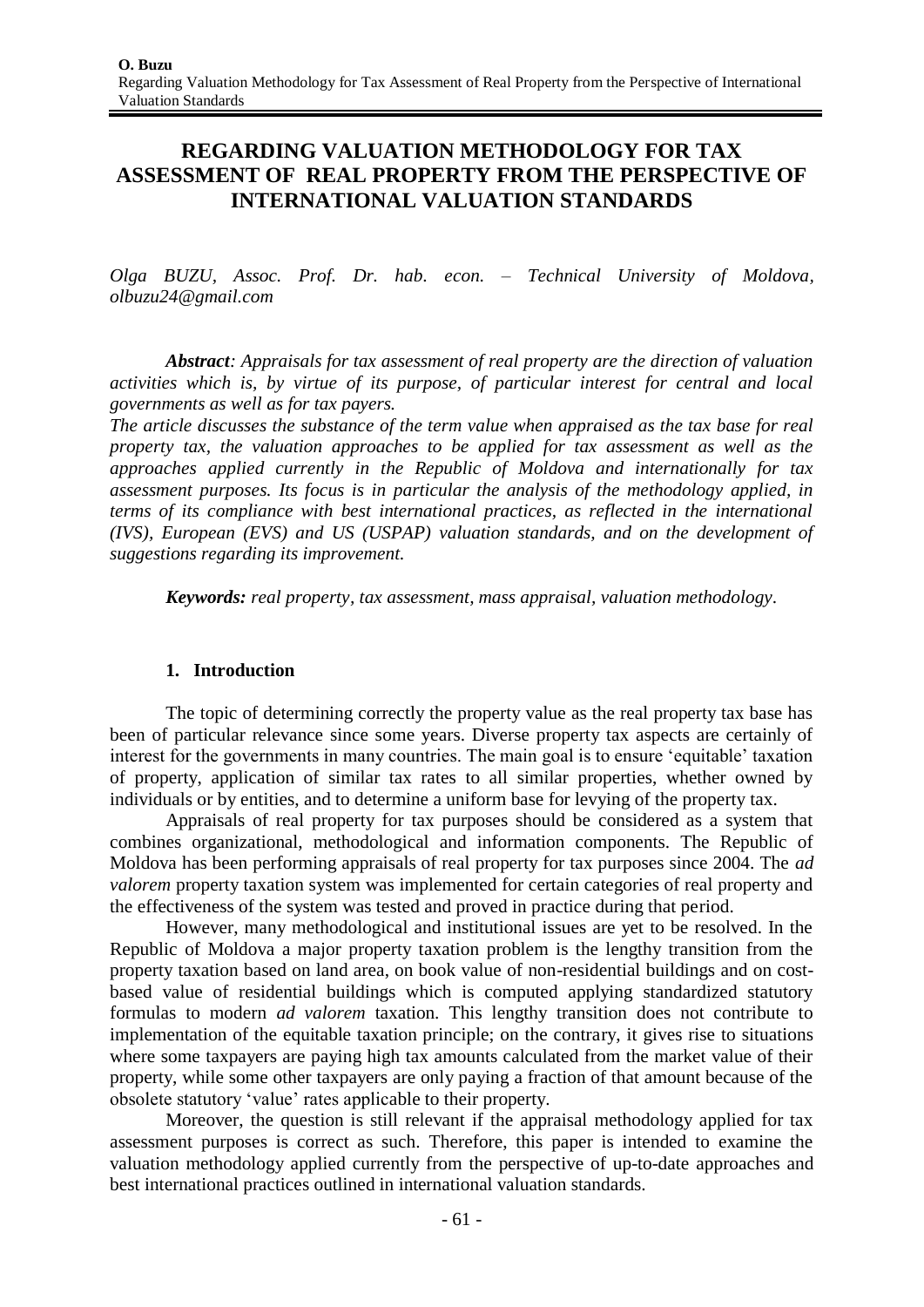#### **2. Materials and Methods**

The research used the following scientific cognition: (1) monographic method based on consideration of the principal directions of scientific research in the relevant field; and (2) systematic approach enabling to examine the task in terms of the composition, substance and relationship of the diverse elements forming the tax appraisal methodology.

Several directions can be identified in the up-to-date theoretical and applied research into various aspects of property valuation for tax purposes.

Joseph K. Eckert, Robert J. Gloudemans, Richard R. Almy and others support the Computer Assisted Mass Appraisal (CAMA) system widely used in the United States, Canada and some European countries. A number of monographs, manuals and practical guides have been developed on the topic of property valuations applying automated value calculation programmes. A manual considered one of the most popular in Central and Eastern Europe is the textbook under the general editorship of Joseph K. Eckert: *Property Appraisal and Assessment Administration* first published in the USA in 1990. This book was translated into Russian in 1997 and is very popular in Russia as well as in the other CIS countries (Eckert J.K. (1997)). This book was the first to cover all levels of tax administration comprehensively. It pays much attention to the mass-scale and individual appraisal methods and provides a detailed description of all stages of the mass-scale appraisal process.

The Lincoln Institute of Land Policy (USA) represents a slightly different direction of the research which dwells on the issues of real property valuation for tax purposes as well as on tax policies, the potential for improving the real property taxation effectiveness, the organisational aspects of real property taxation and the role of real property tax in revenues to the budgets of local governments. The Lincoln Institute also plays a very important role in the implementation of the framework for tax valuation of real property in Central and Eastern Europe. Since some years the Centre of Excellence in Finance in Slovenia has been hosting a very successful annual real property valuation and tax seminar for representatives of local public administrations, public officials and academic staff from Central and Eastern Europe. It should be pointed out that the mentioned institutions practise a somewhat give-and-take attitude to the valuation methodology, allowing the application of any tax base as long as the equitable taxation principle is observed. The works of J.H. Malme, J.M. Youngman (Malme J.H, Youngman J.M (2001)), W.J. McCluskey (McCluskey W.J. (2011)) who researched the developing property tax and property tax appraisals and undertook a comparative analysis of taxation policies in the diverse transit economies deserve special attention of researchers, politicians, economists and public officers entrusted with the task of developing and implementing tax policies in their respective home countries.

International and regional valuation standards have also been addressing this important valuation area. Since the publication of IVS 2011, the International Valuation Standards Committee has not published any standards for tax valuations of real property, explaining that national legislation and valuation traditions should be a primary consideration in the selection of the optimal valuation policy for tax purposes.

At the same time, the European Valuation Standards (European Valuation Standards S 2016) provide guidance on property valuation and in particular recommendations in the section *Technical Documents* on the application of automated valuation models (AVMs) to appraise property value, examining namely mass-scale property valuations whose results can be used for various purposes: to determine the amount payable as compensation to owners of the property expropriated for socially useful objectives; to determine the collateral value of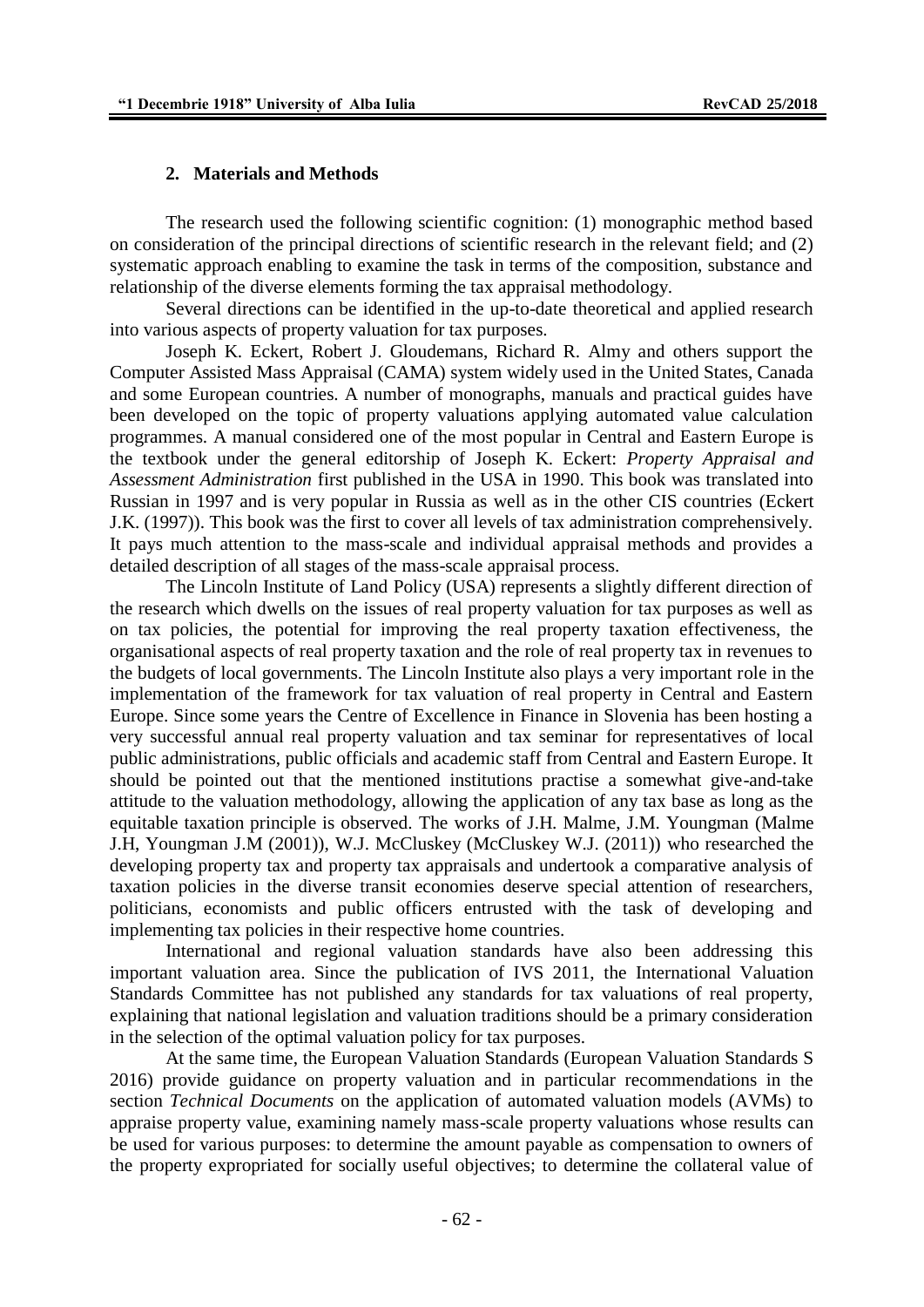property; for the purposes of audits and credit risk assessments; for property tax assessment; to determine the amounts payable as notary fees and state duty for registration of transactions with real property. Automated valuation models (AVMs) can be defined as statistic-based computer programmes, which use property information (e.g. comparable sales and property characteristics etc.) to generate property-related values or suggested values. (European Valuation Standards, EVIP 4, pct. 2.1.).

With respect to mass-scale valuation methodologies, the EVS say that AVMs should rely on recognised valuation methods which are the comparison, income and replacement cost methods. The methods applied should reflect market practice and give the same priority to methods as if they had been applied by the valuer. (European Valuation Standards, EVIP 4, pct. 4.3.1.).

The most comprehensive standards have been developed for this area by the International Association of Assessing Officers (IAAO), a non-profit, educational, and research association. It is a professional membership organization of government assessment officials and others interested in the administration of the property tax. The IAAO will be the global leader and preeminent source of standards, professional development and research in property appraisal, assessment administration and property tax policy. The IAAO standards are widely used in many countries around the world.

Having applied a systematic approach to the valuation methodology, we can conclude that property valuation for tax purposes is a set of interrelated components, of which the principal ones are the methodology component and the institutional component. Tax valuation methodologies understood broadly should not differ from the methodologies for individual valuations. However, if we take into account that the state puts forward a number of specific requirements to property valuation for tax purposes, the implications and specifics of tax valuation methodology may be treated as an object of scientific research.

A systematic analysis of the experience gained by certain European countries (the Netherlands, Slovenia, Denmark, Sweden, Lithuania, Latvia, etc.) in the field of property valuations for tax purposes identifies the following general requirements to valuations of this type:

- Valuation simplicity;
- Valuation fairness;
- Maximum coverage of existing properties;
- Tight completion deadlines;
- Relatively low costs;
- Valuation efficiency.

*Valuation simplicity* means that the computation algorithm is logical, the most important value drivers and affecting factors are taken into account, the number of these drivers and factors is limited, the logic of computations is clear to both the valuer and the property owner as well as to representatives of the local public administration. Clarity of the valuation result means that it is interpretable.

*Valuation fairness* means that the valuation is objective and the most important factors reflecting the main specific features of the property being appraised have been taken into account. At the same time, the valuation result should also be fair from the social perspective. Costlier property will have a higher value and so its owner will have to pay a higher amount in tax.

*Maximum coverage of existing properties:* This requirement is linked with the fair valuation requirement on the one hand because all properties should be appraised and their owners should pay tax. On the other hand, this requirement may be treated as a condition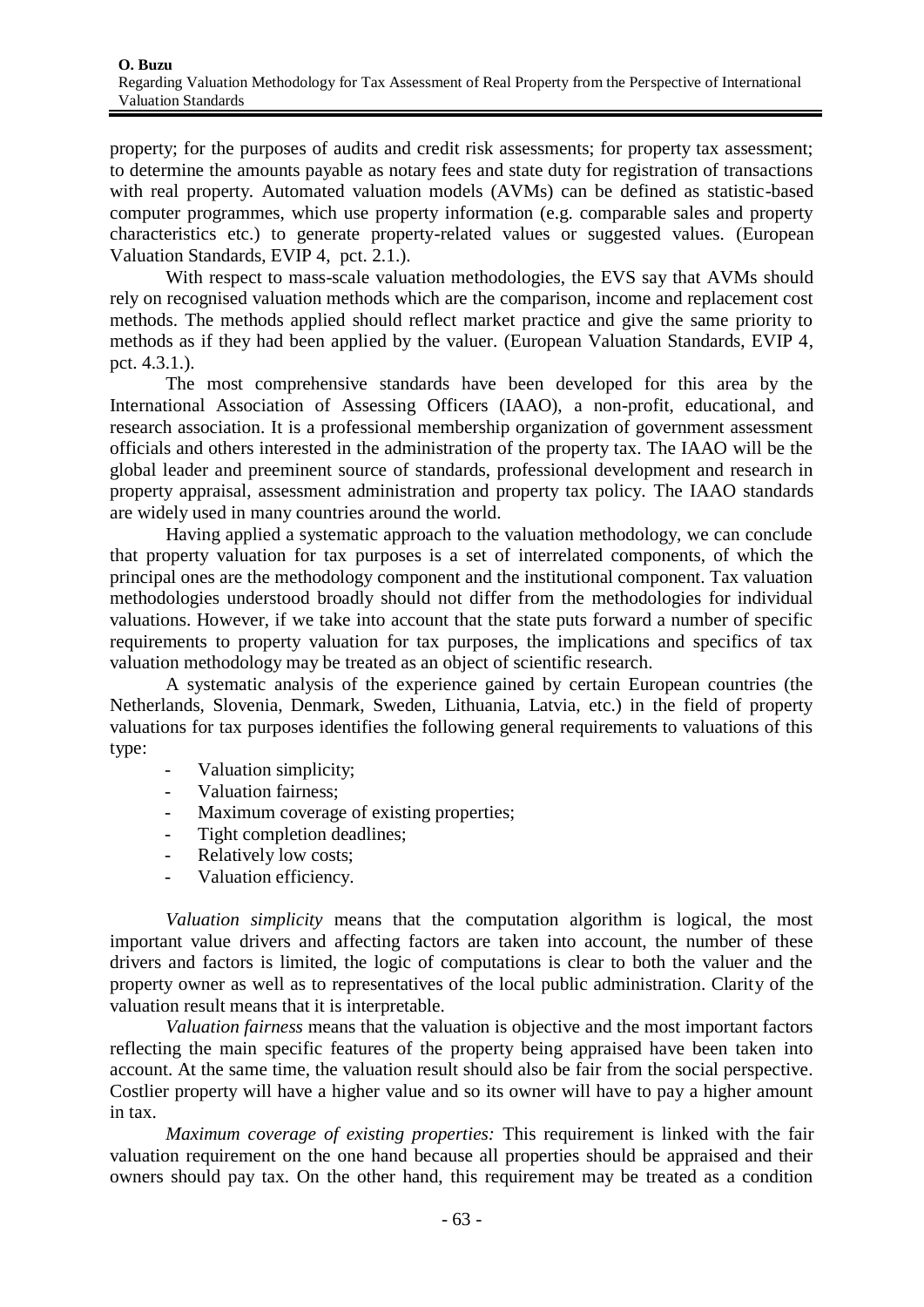prerequisite for tax appraisal, meaning that all properties should be identified and duly registered and all property rights should be established in respect of these properties. However, At the same time, full coverage of all properties is not possible since the system for registration of real properties is imperfect and there are lots of illegally constructed buildings in many countries (in particular in Central and Eastern Europe) infringing or going round the applicable urban planning and technical requirements.

*Tight completion deadlines* and *relatively low costs*: These characteristics are also the attributes of tax valuations because these valuations are performed at the expense of the state budget or local public budgets.

*Valuation efficiency* is a core requirement pertaining to rational use of all types of resources and achievement of adequate results such as increased revenues to the local public budgets from payments of the property tax.

Having considered the above requirements to property valuations for tax purposes and the findings of research in the field of tax valuations, international and European standards, the IAAO standards, the author has obtained the results and come to the conclusions described in the next sections of this article.

## **3. Research Results**

The tax bases can vary greatly depending on the property tax system applied in the given country. They can be divided generally into value-based and non-value-based types. The most common non-value-based characteristics is the area of the building, the isolated premises or the land being appraised. Other, less common, non-value-based characteristics are: the number of rooms in the apartment or the house being appraised; the length of the commercial property's front wall of a commercial object, etc.

The object of this research is the value-based characteristics underlying tax valuation. This is a fundamental element of the tax valuation methodology which determines the tax value type. There is no consensus among scientists and practitioners in this respect. It can be stated that the exact value type appraised for tax purposes depends entirely on the tax policies of the state concerned.

The value types taken into account for tax valuation purposes can be subdivided into two groups - market values and non-market values (Table 1).

|                       | Value group   | <b>Valuation concept</b>                                                           |                                                                                                                            |
|-----------------------|---------------|------------------------------------------------------------------------------------|----------------------------------------------------------------------------------------------------------------------------|
| <b>Value</b><br>types |               | <b>Exchange value</b>                                                              | Value in use                                                                                                               |
|                       | <b>Market</b> | Market value<br>Open market value                                                  | Market value in use<br>Quasi-market value types:<br>- appraised value (using an AVM);<br>- cadastral value;<br>- tax value |
|                       | Non-market    | Book value for tax purposes<br>Special value<br>Present value<br>Replacement value | Investment value<br>Balance sheet value<br>Initial value<br>Depreciated value<br>Special value<br>Marriage [synergy] value |

Table 1. Value types taken into account for tax valuation purposes

*Source: Table developed by the author*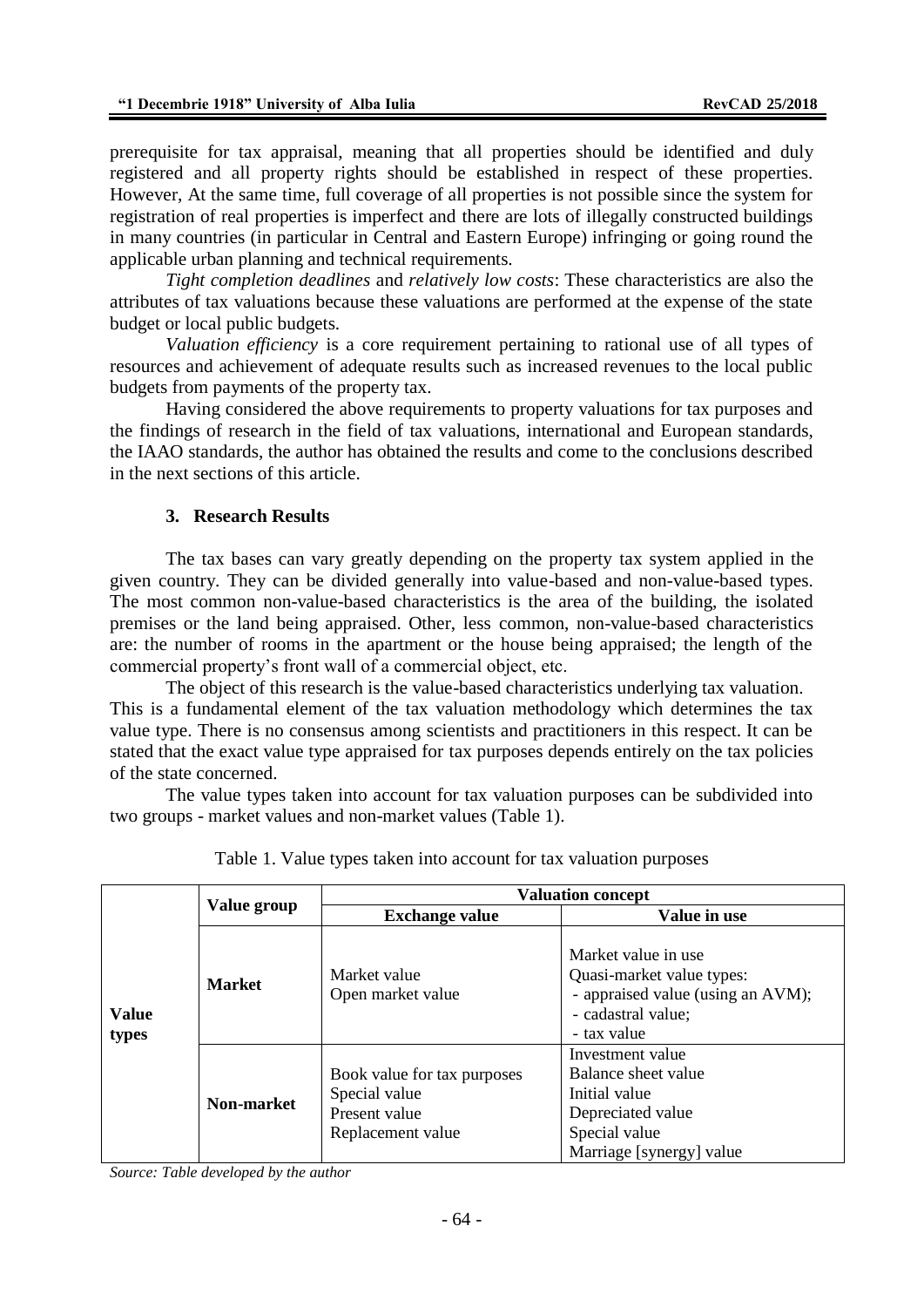In the Republic of Moldova the basis for the *ad valorem* property taxation is the socalled *appraised value*, which is in fact the market value determined employing the standard market analysis and valuation approaches. The law says that property tax valuation activities are covered by a state monopoly and can only be performed by cadastral authorities, which employ property valuers.

If the country uses an *ad valorem* taxation system that assesses the property tax amount depending on the market (or quasi-market value), two valuation types are used: mass valuation (in case of off-the-shelf or standardized properties) and individual appraisals (in case of unique property). One of the most important valuation methodology concerns is to set the criteria differentiating between mass valuation and individual appraisals. These two concepts are reflected in the national laws of the Republic of Moldova (Law no.989).

The two valuation types involve the employment of the relevant market approaches and valuation methods.

The property tax valuation methodology is described in Chapter V of the 2002 Law on Valuation Activities (Law no.989) and (in more detail) in the Regulation on Real Property Valuation for Tax Purposes (Resolution no.1303).

The mass valuation exercise is based on the data gathered during the mass property registration process and includes the following stages:

- Classification of similar properties into groups;
- Identification of the most significant property value drivers (for each property type);
- Development of a network of beacon properties or standard properties for each property type;
- Development of valuation models for each property group or type;
- Development of valuation zoning maps for each settlement, showing each property type within each settlement;
- Valuation of all properties;
- Notification of the valuation results to the owners of the reappraised properties to give owners an opportunity to challenge results; and the
- Input of the appraised values into the real property cadastre data base.

Each of these stages includes certain procedures, work processes and work types. For example, the first stage involves the development of the property classification to be employed. As mass valuations are undertaken within the framework of the real property cadastre, the property classification developed for valuation purposes should be the same as the cadastral classification.

### **4. Conclusions**

The basic concepts and principles underlying the tax valuation methodology are generally similar to the general valuation principles, but where mass valuation is performed the result is a quasi-market value determined without account of the best use principle. The investment, expectations and balance sheet principles play a special role in tax valuations.

The following options are possible for further development of the tax valuation methodology: